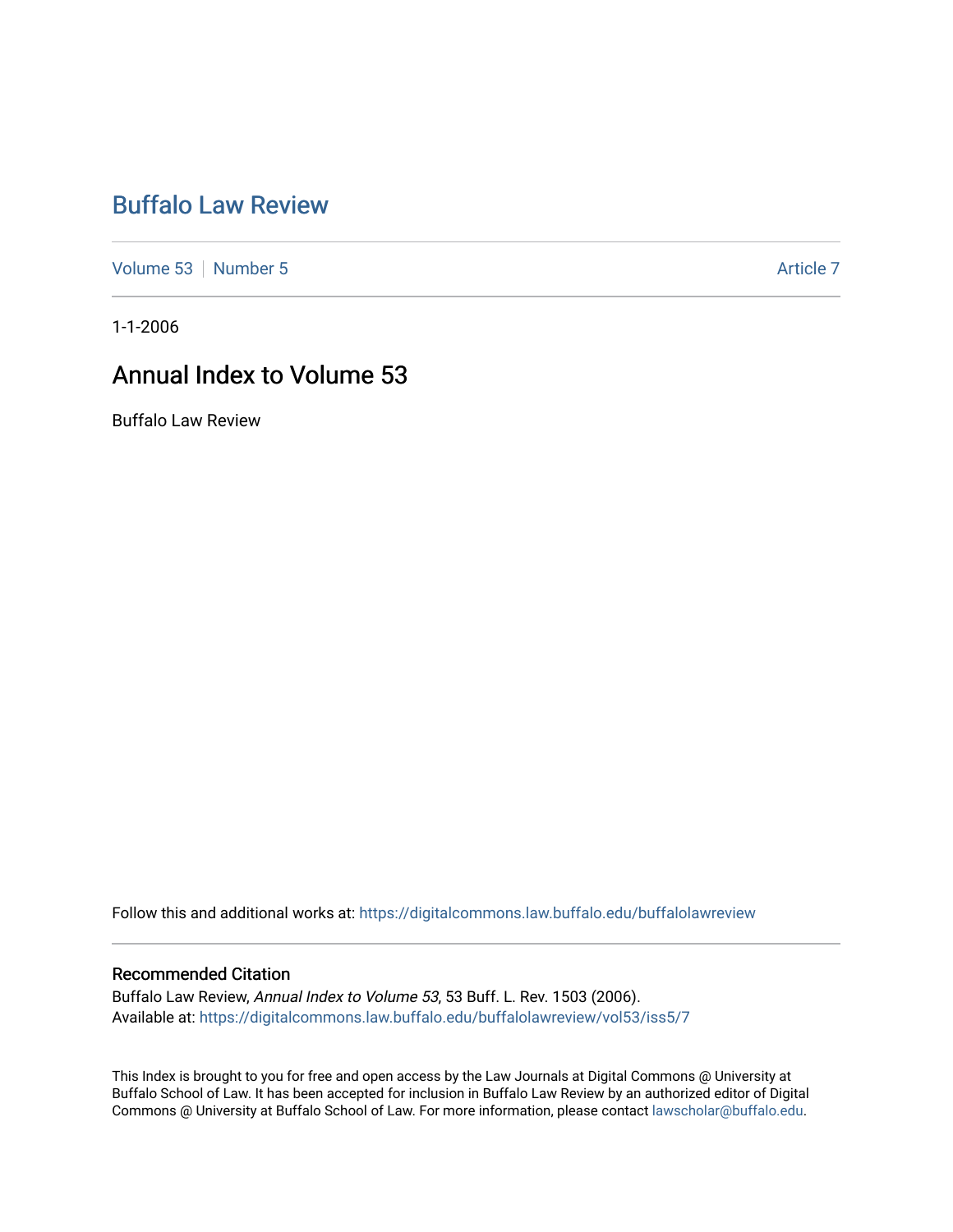# **ANNUAL INDEX**

### **AUTHORS &** COMMENTATORS

| Ahdieh, Robert B., From "Federalization"<br>to "Mixed Governance" in Corporate Law:                                           |  |
|-------------------------------------------------------------------------------------------------------------------------------|--|
| Berk, Gerald, Corporate Power and its<br>$Discontents \, 33:5, \, 1419$                                                       |  |
| Blum, John D., Beyond the Bylaws:<br>Hospital-Physician Relationships, Economics,                                             |  |
| Brown, Carol Necole, Casting Lots: The Illusion<br>of Justice and Accountability in Property                                  |  |
| Bruner, Jerome, <i>Identity as Inclusion</i> 53:1, 339                                                                        |  |
| Clark, Sherman J., Law as Communitarian                                                                                       |  |
| Cunningham, Lawrence A., Finance Theory<br>and Accounting Fraud: Fantastic Futures<br>versus Conservative Histories 53:3, 789 |  |
| Dan-Cohen, Meir, In (Faint) Praise of the<br>Large APs: Comments on Marc Galanter,                                            |  |
| Dubber, Markus Dirk, Making Sense of the<br>53:3, 815                                                                         |  |
| Fox, Jacqueline, Medicare Should, but Cannot,<br>Consider Cost: Legal Impediments to a                                        |  |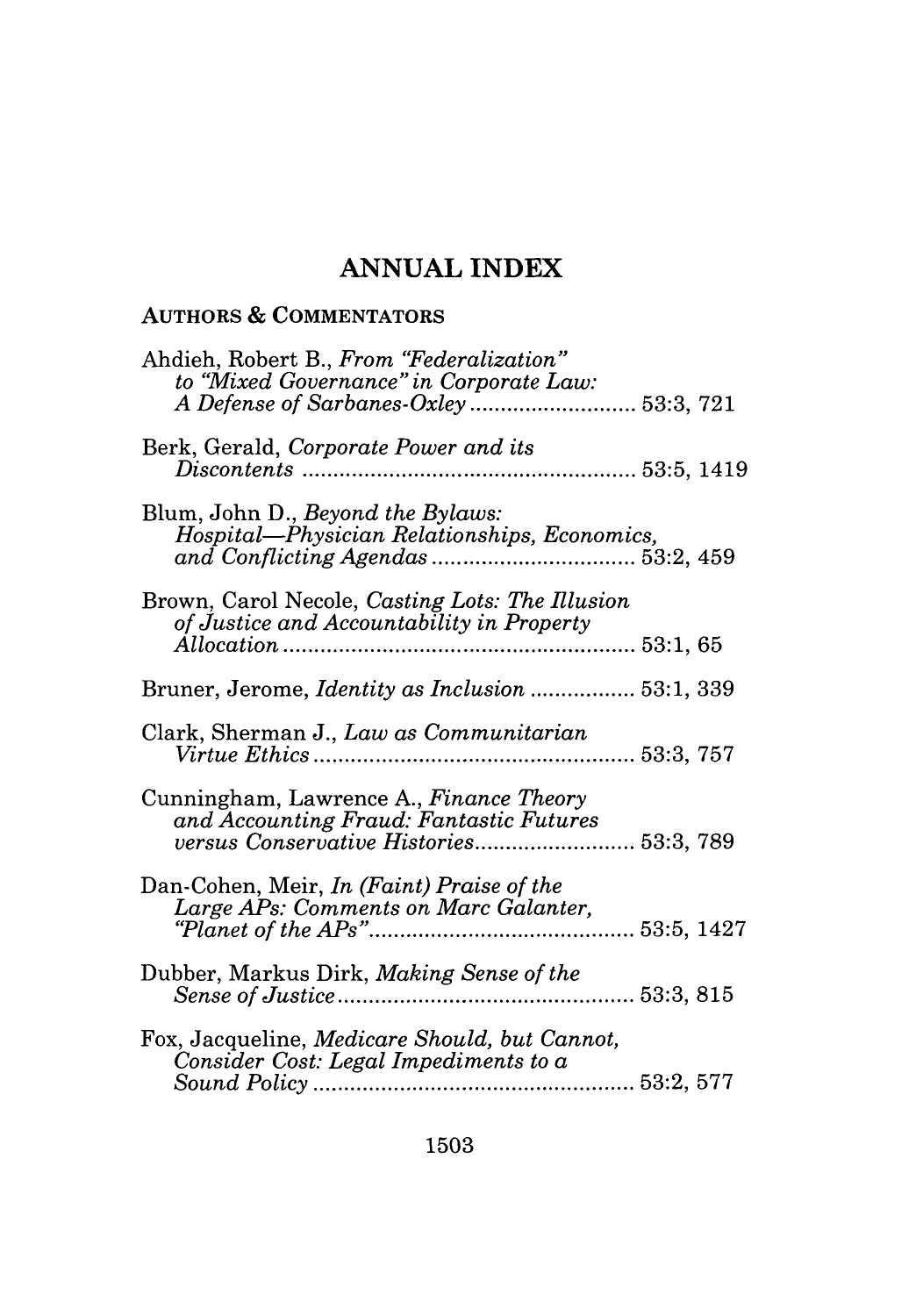$\overline{a}$  $\sim$  $\overline{a}$ 

 $\sim$ 

 $\sim$   $\sim$ 

 $\sim$   $\sim$   $\sim$ 

| Freeburg, Ruth E., No Safe Harbor and No<br>Experimental Use: Is It Time for Compulsory                                                                                            |  |
|------------------------------------------------------------------------------------------------------------------------------------------------------------------------------------|--|
| Galanter, Marc, Planet of the APs:<br>Reflections on the Scale of Law and its Users 53:5, 1369                                                                                     |  |
| Gardner, James A., Giving the Gift of Public<br>53:3, 859<br><i>Office</i>                                                                                                         |  |
| Grossman, Craig A., From Sony to Grokster,<br>The Failure of the Copyright Doctrines of<br>Contributory Infringement and Vicarious<br>Liability to Resolve the War Between Content |  |
| Guglielmi, Andrew O., Recreating the Western<br>City in a Post-Industrialized World:<br>European Brownfield Policy and an American                                                 |  |
| Hylton, Maria O'Brien, <i>Insecure Retirement Income</i> ,<br>Wrongful Plan Administration and Other<br>Employee Benefits Woes-Evaluating ERISA                                    |  |
| Jacobi, John V., Government Reinsurance Programs<br>and Consumer-Driven Care 53:2, 537                                                                                             |  |
| Jacobs, Lesley A., Universal Hospital Insurance<br>and Health Care Reform: Policy Legacies and<br>Path Dependency in the Development of<br>Canada's Health Care System 53:2, 635   |  |
| Kaufman, Michael J., Beyond Presumptions<br>and Peafowl: Reconciling the Legal Principle of<br>Equality with the Pedagogical Benefits of                                           |  |
| Kissam, Philip C., Triangulating Constitutional<br>Theory: Power, Time, and Everyman 53:1, 269                                                                                     |  |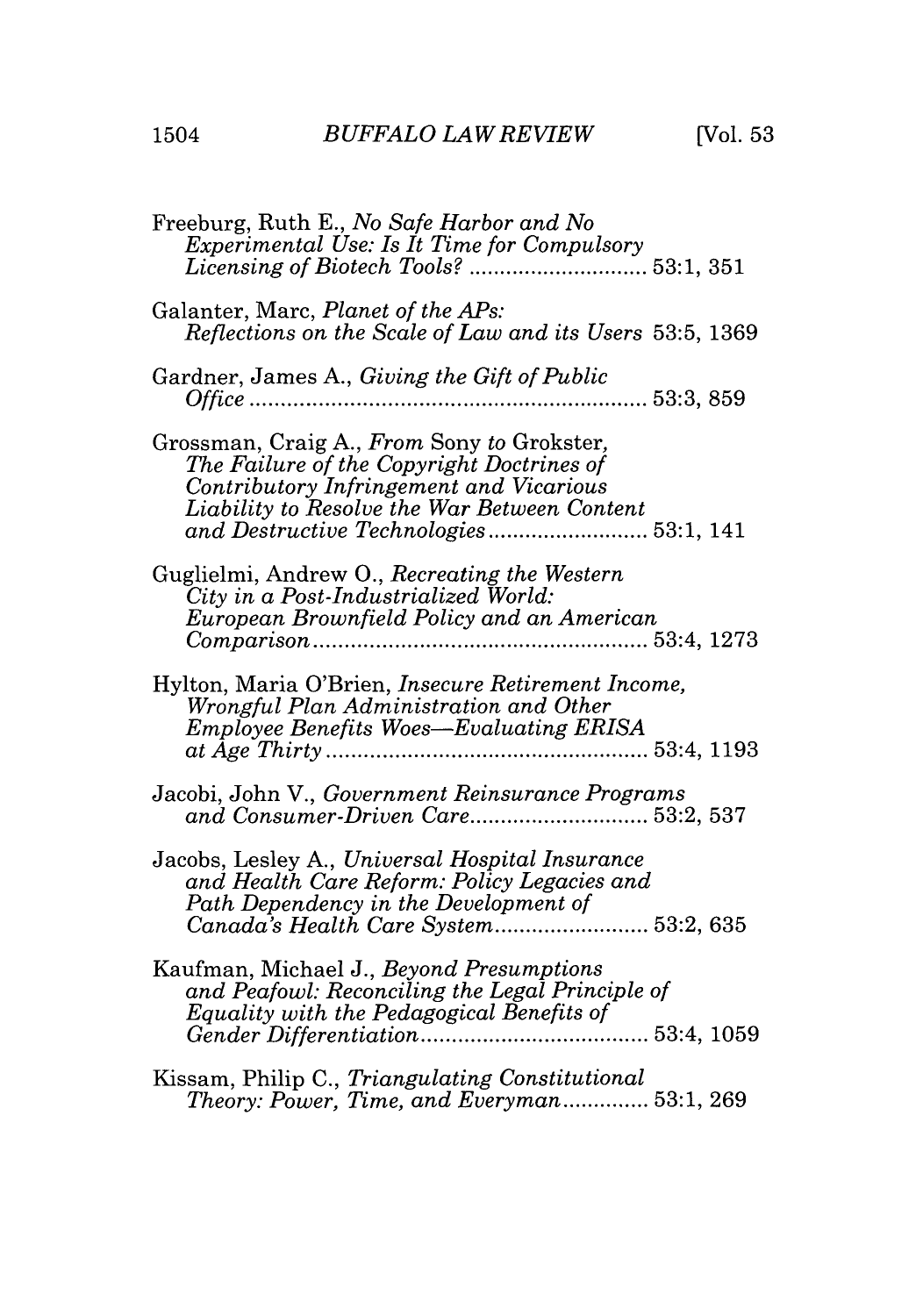| Kohler, Thomas C., The Notion of Solidarity and<br>the Secret History of American Labor Law 53:3, 883                                                                                                |
|------------------------------------------------------------------------------------------------------------------------------------------------------------------------------------------------------|
| Krakoff, Sarah, Arnold Schwarzenegger and                                                                                                                                                            |
| Lucchi, Nicola, Intellectual Property Rights in<br>Digital Media: A Comparative Analysis of Legal<br>Protection, Technological Measures, and New<br>Business Models under EU and U.S. Law 53:5, 1453 |
| Madoff, Ray D., Autonomy and End-of-Life<br>Decision Making: Reflections of a Lawyer                                                                                                                 |
| McCluskey, Martha T., The Substantive Politics                                                                                                                                                       |
| Overgaard, Angel M., Where Does Forum For<br>Academic and Institutional Rights v. Rumsfeld<br>Leave Military Recruiting Efforts? 53:4, 1313                                                          |
| Riles, Annelise, A New Agenda for the Cultural<br>Study of Law: Taking on the Technicalities  53:3, 973                                                                                              |
| Rosenbaum, Sara, et al., EMTALA and Hospital<br>"Community Engagement": The Search for a                                                                                                             |
| Russell-Brown, Katheryn, Black Protectionism                                                                                                                                                         |
| Schlegel, John Henry, Unfortunately, White-Collar<br>Is the Default Setting: Boys and Higher                                                                                                         |
| Shulman, Sheila R. & Andrea Kuettel, Drug<br>Development and the Public Health Mission:<br>Collaborative Challenges at the FDA, NIH, and<br>Academic Medical Centers  53:2, 663                      |
| Simpson, Scott R., Report Card: Grading the<br>Country's Response to Columbine  53:1, 415                                                                                                            |

 $\mathcal{L}^{\text{max}}_{\text{max}}$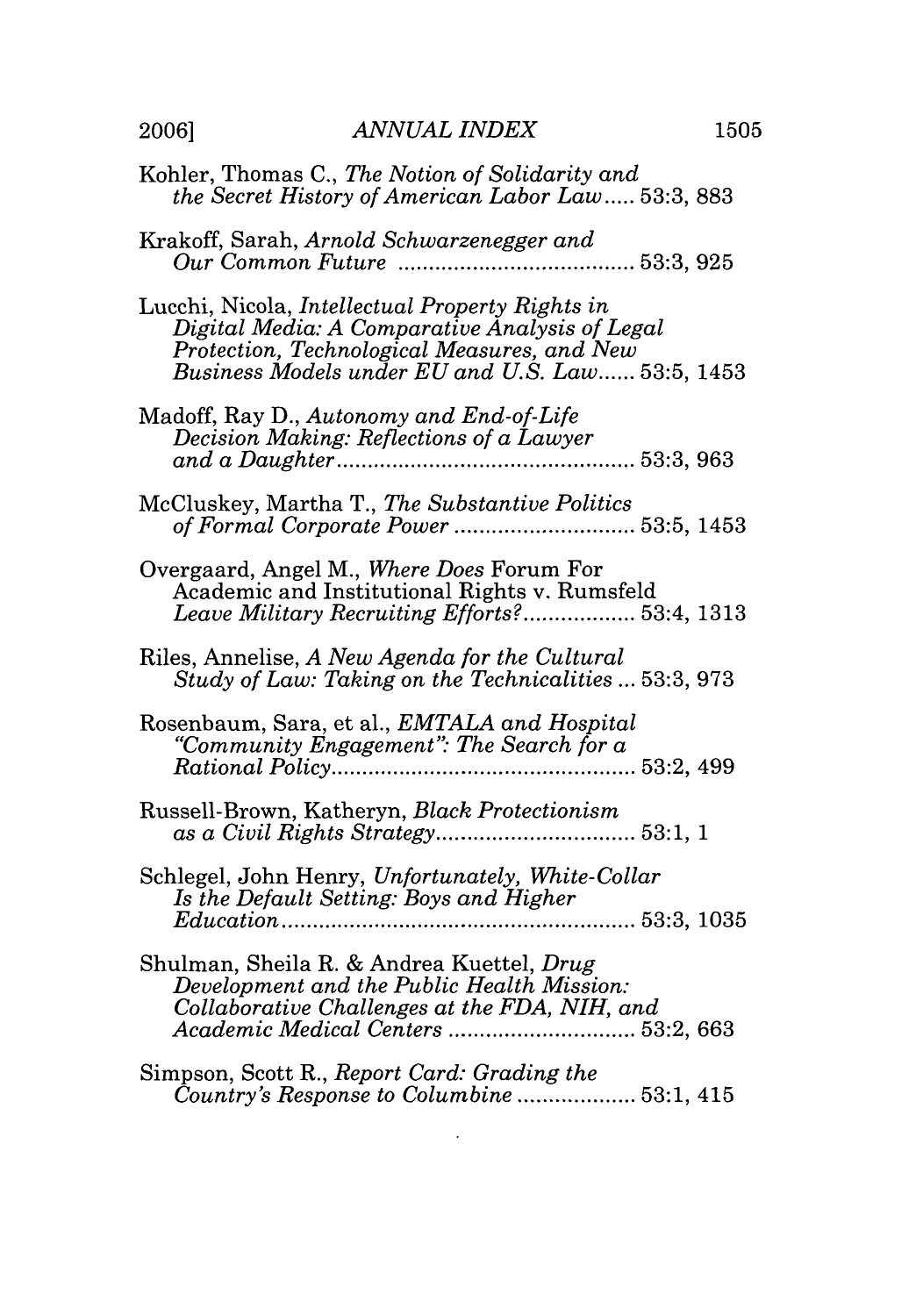| Tomlins, Christopher, To Improve the State<br>and Condition of Man: The Power to Police<br>and the History of American Governance  53:4, 1215                                                |
|----------------------------------------------------------------------------------------------------------------------------------------------------------------------------------------------|
| Westbrook, David A., Galanter v. Weber 53:5, 1445                                                                                                                                            |
| <b>ARTICLES &amp; COMMENTS</b>                                                                                                                                                               |
| Beyond Presumptions and Peafowl: Reconciling<br>the Legal Principle of Equality with the<br>Pedagogical Benefits of Gender Differentiation,                                                  |
| Beyond the Bylaws: Hospital—Physician<br>Relationships, Economics, and Conflicting                                                                                                           |
| Black Protectionism as a Civil Rights Strategy,                                                                                                                                              |
| Casting Lots: The Illusion of Justice and<br>Accountability in Property Allocation,                                                                                                          |
| Corporate Power and its Discontents,                                                                                                                                                         |
| Drug Development and the Public Health Mission:<br>Collaborative Challenges at the FDA, NIH, and<br>Academic Medical Centers, Sheila R. Shulman                                              |
| <b>EMTALA</b> and Hospital "Community Engagement":<br>The Search for a Rational Policy,                                                                                                      |
| From Sony to Grokster, The Failure of the Copyright<br>Doctrines of Contributory Infringement and<br>Vicarious Liability to Resolve the War Between<br>Content and Destructive Technologies, |
| Galanter v. Weber, David A. Westbrook 53:5, 1445                                                                                                                                             |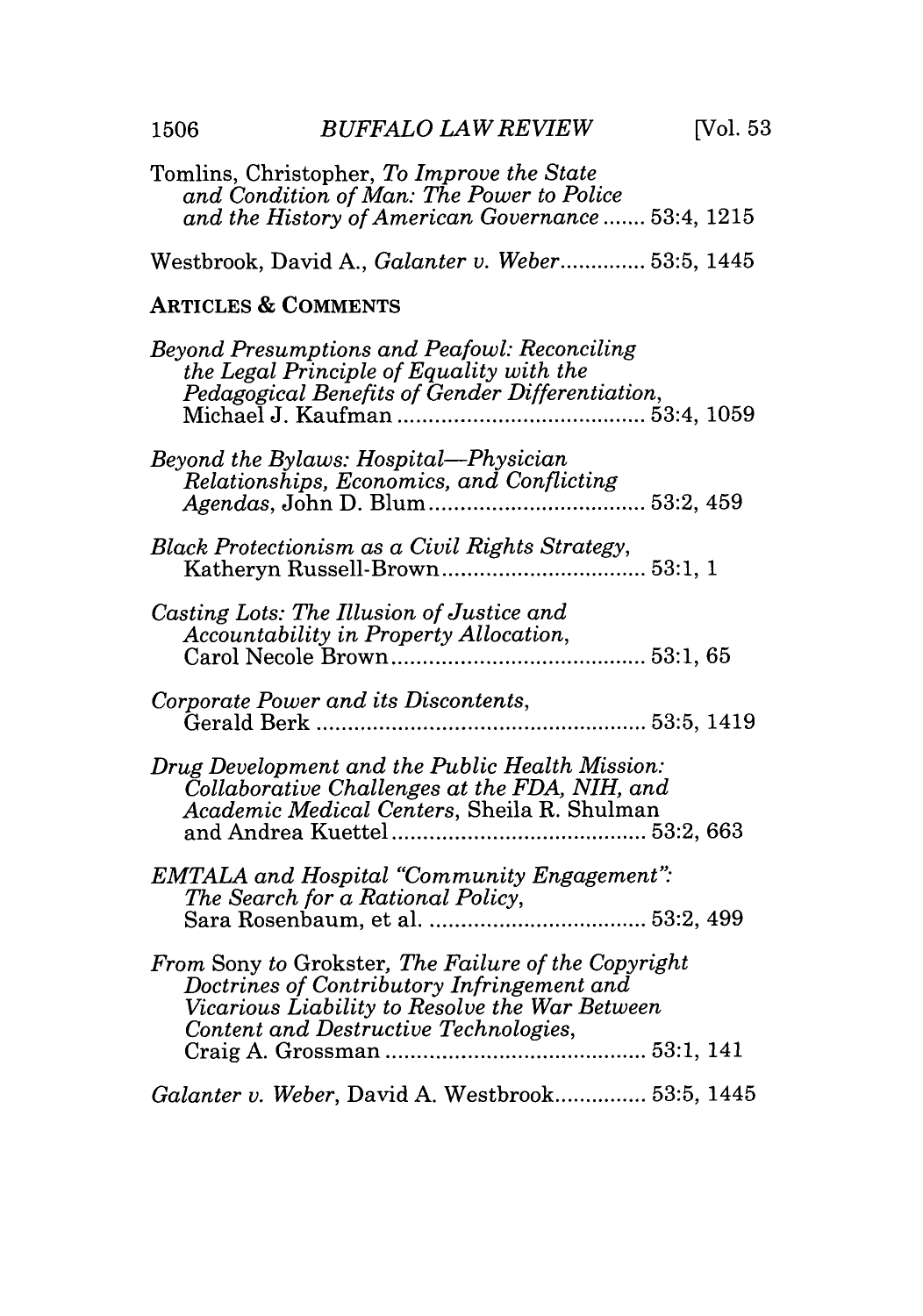| Government Reinsurance Programs and<br>Consumer-Driven Care, John V. Jacobi  53:2, 537                                                                                            |  |
|-----------------------------------------------------------------------------------------------------------------------------------------------------------------------------------|--|
| In (Faint) Praise of the Large APs: Comments on<br>Marc Galanter, "Planet of the APs",<br>53:5, 1427                                                                              |  |
| Intellectual Property Rights in Digital Media: A<br>Comparative Analysis of Legal Protection,<br>Technological Measures, and New Business<br>Models under EU and U.S. Law, Nicola |  |
| Medicare Should, but Cannot, Consider Cost: Legal<br>Impediments to a Sound Policy, Jacqueline                                                                                    |  |
| No Safe Harbor and No Experimental Use: Is It<br>Time for Compulsory Licensing of Biotech Tools?,                                                                                 |  |
| Planet of the APs: Reflections on the Scale of Law<br>and its Users, Marc Galanter 53:5, 1369                                                                                     |  |
| Recreating the Western City in a Post-Industrialized<br>World: European Brownfield Policy and an<br>American Comparison, Andrew O.                                                |  |
| Report Card: Grading the Country's Response<br>to Columbine, Scott R. Simpson 53:1, 415                                                                                           |  |
| The Substantive Politics of Formal Corporate Power,                                                                                                                               |  |
| Triangulating Constitutional Theory: Power, Time,<br>and Everyman, Philip C. Kissam 53:1, 269                                                                                     |  |
| Universal Hospital Insurance and Health Care<br>Reform: Policy Legacies and Path Dependency<br>in the Development of Canada's Health Care                                         |  |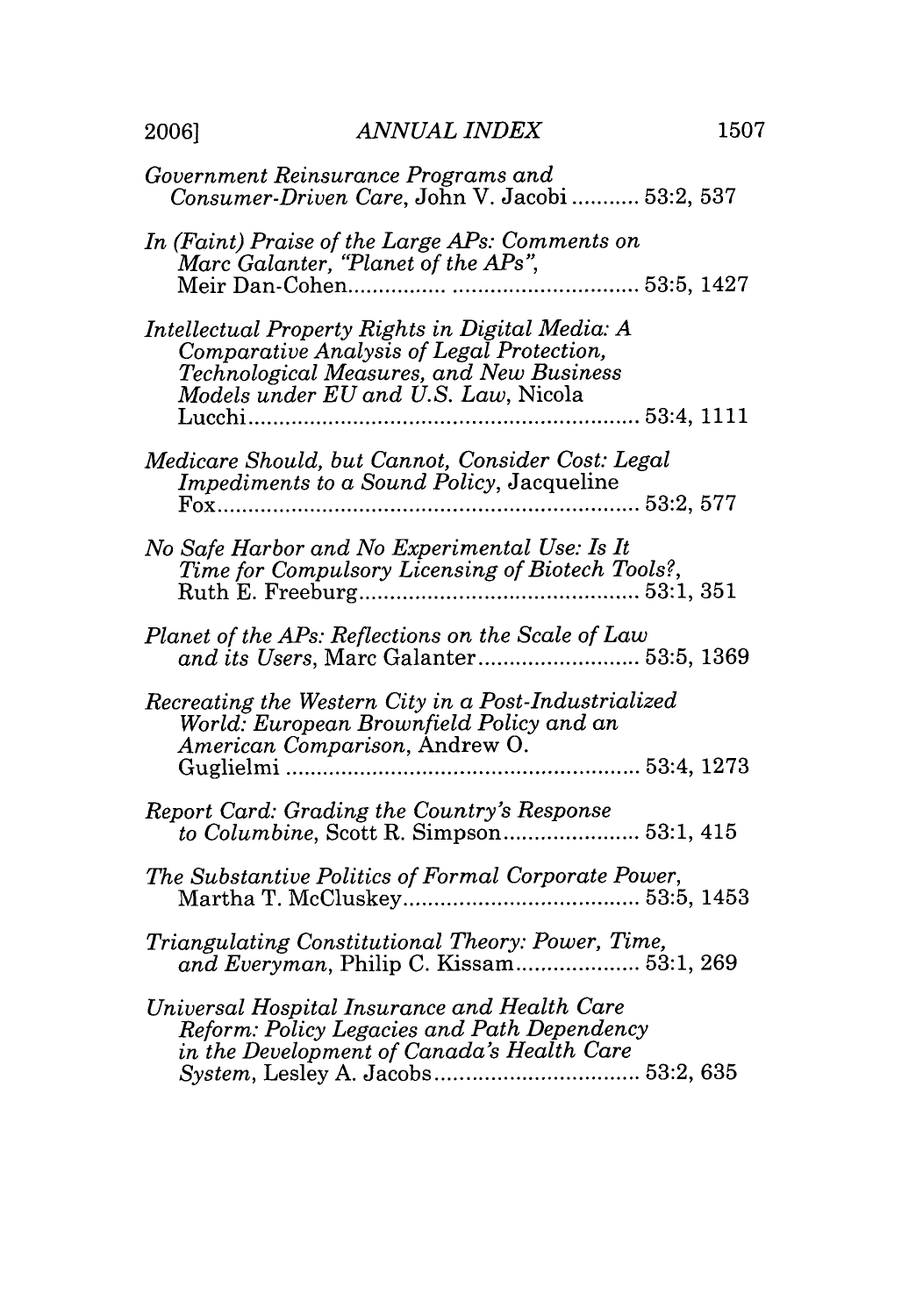| 1508                | <b>BUFFALO LAW REVIEW</b>                                                                                                                    | [Vol. 53]                |
|---------------------|----------------------------------------------------------------------------------------------------------------------------------------------|--------------------------|
|                     | Where Does Forum For Academic and Institutional<br>Rights v. Rumsfeld Leave Military Recruiting Efforts?,                                    |                          |
| <b>BOOK REVIEWS</b> |                                                                                                                                              |                          |
|                     | <i>Identity as Inclusion</i> , Jerome Bruner  53:1, 339                                                                                      |                          |
|                     | Insecure Retirement Income, Wrongful Plan<br>Administration and Other Employee Benefits<br>Woes-Evaluating ERISA at Age Thirty,              |                          |
|                     | To Improve the State and Condition of Man: The<br>Power to Police and the History of American<br>Governance, Christopher Tomlins  53:4, 1215 |                          |
| <b>ESSAYS</b>       |                                                                                                                                              |                          |
|                     | A New Agenda for the Cultural Study of Law:<br>Taking on the Technicalities, Annelise Riles. 53:3, 973                                       |                          |
|                     | Arnold Schwarzenegger and Our Common                                                                                                         |                          |
|                     | Autonomy and End-of-Life Decision Making:<br>Reflections of a Lawyer and a Daughter,                                                         | $\ldots \ldots 53:3,963$ |
|                     | <b>Finance Theory and Accounting Fraud:</b><br>Fantastic Futures versus Conservative Histories,<br>Lawrence A. Cunningham  53:3, 789         |                          |
|                     | From "Federalization" to "Mixed Governance" in<br>Corporate Law: A Defense of Sarbanes-Oxley,                                                |                          |
|                     | Giving the Gift of Public Office, James A.                                                                                                   |                          |
|                     | Law as Communitarian Virtue Ethics, Sherman J.                                                                                               |                          |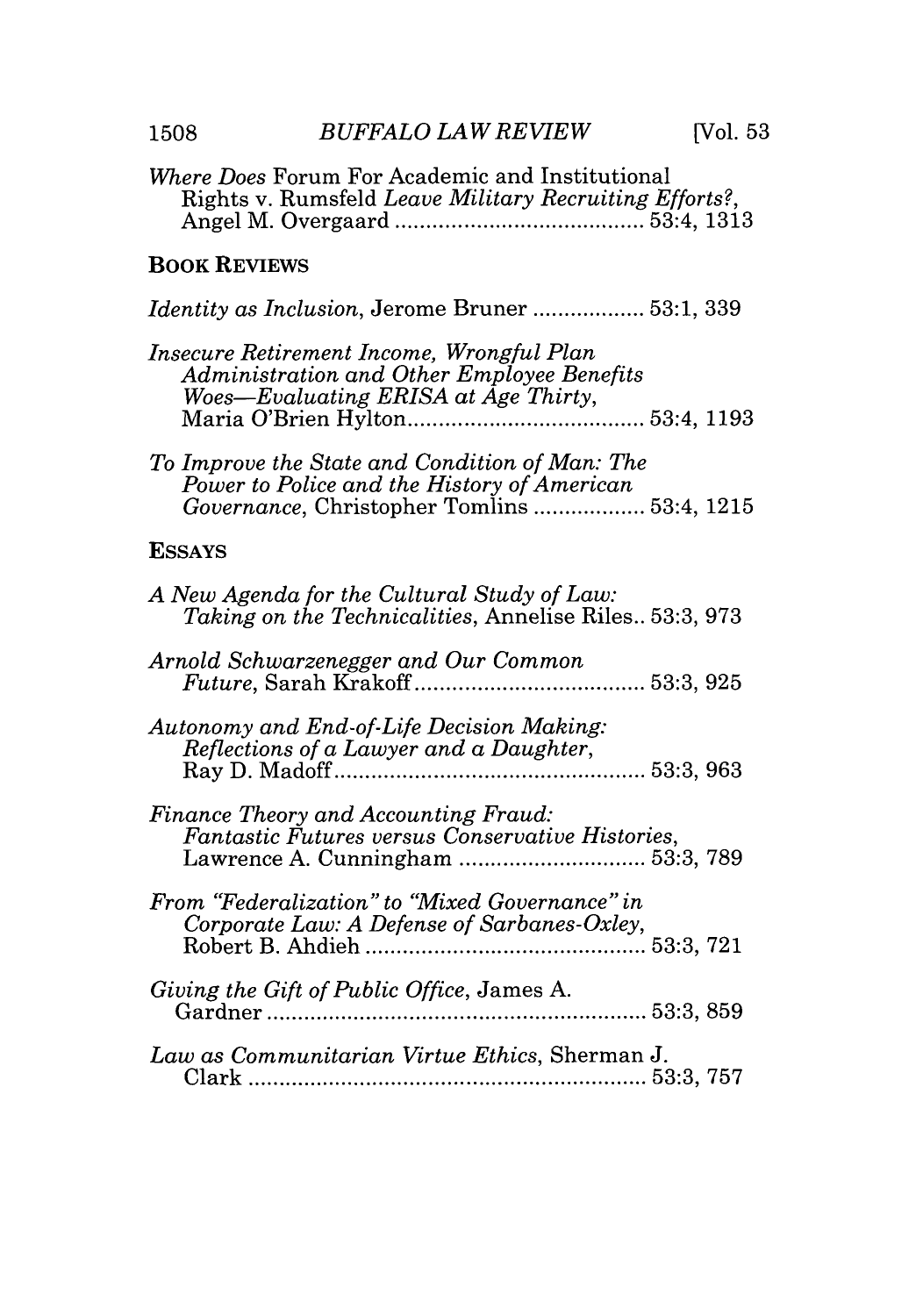- The Notion of Solidarity and the Secret History of American Labor Law, Thomas C. Kohler....... 53:3, 883
- Unfortunately. White-Collar Is the Default Setting: Boys and Higher Education, John Henry

#### **SUBJECTS**

#### **CIVIL RIGHTS**

| Black Protectionism as a Civil Rights Strategy, |  |
|-------------------------------------------------|--|
|                                                 |  |

Casting Lots: The Illusion of Justice and Accountability in Property Allocation, Carol 

#### CONSTITUTIONAL LAW

| Beyond Presumptions and Peafowl: Reconciling    |  |
|-------------------------------------------------|--|
| the Legal Principle of Equality with the        |  |
| Pedagogical Benefits of Gender Differentiation, |  |
|                                                 |  |

- To Improve the State and Condition of Man: The Power to Police and the History of American
- Triangulating Constitutional Theory: Power, Time,

Where Does Forum For Academic and Institutional Rights v. Rumsfeld Leave Military *Recruiting Efforts?*, Angel M. Overgaard ....... 53:4, 1313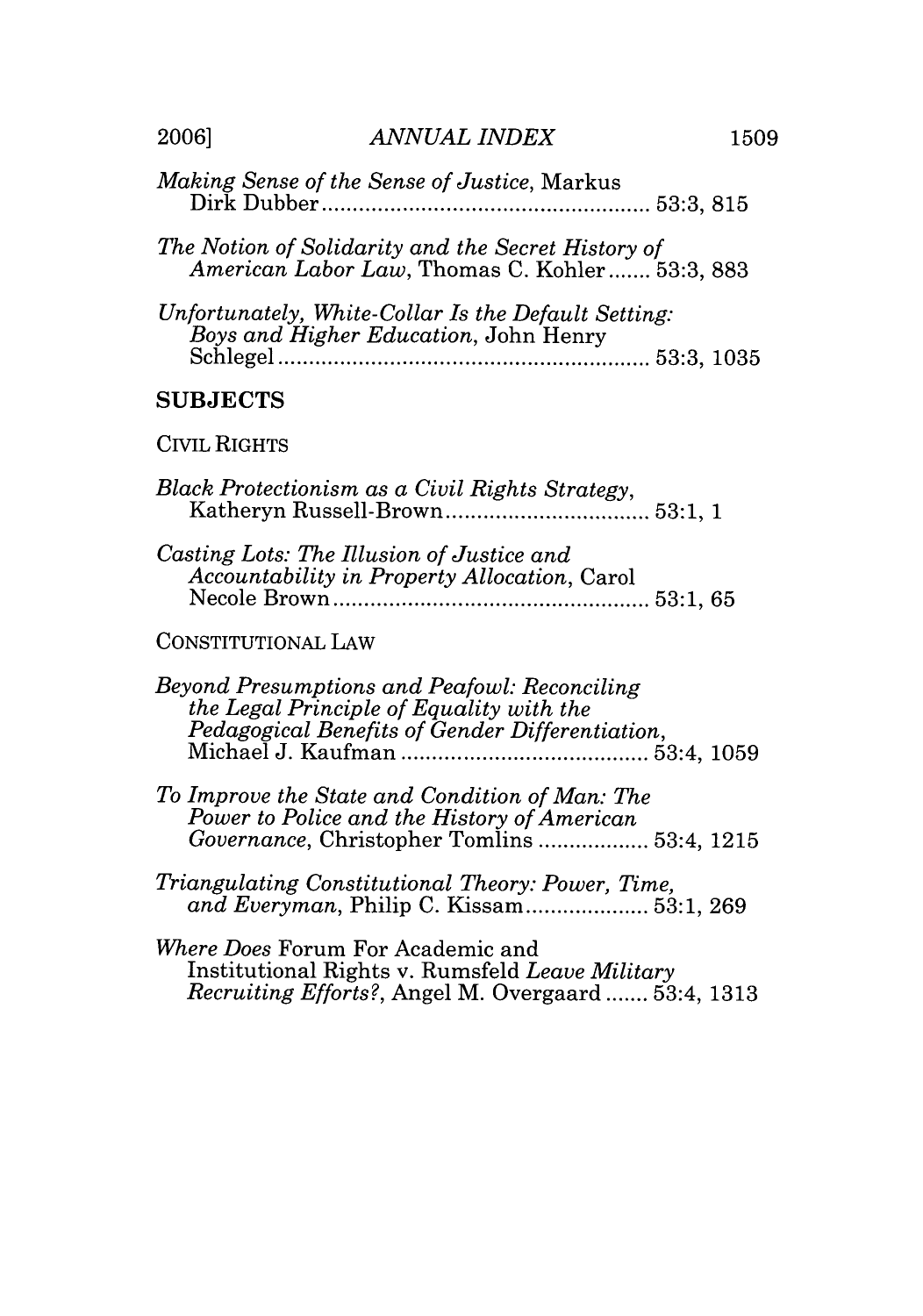### COPYRIGHT AND INTELLECTUAL PROPERTY

| From Sony to Grokster, The Failure of the<br>Copyright Doctrines of Contributory Infringement<br>and Vicarious Liability to Resolve the War<br><b>Between Content and Destructive Technologies,</b>          |
|--------------------------------------------------------------------------------------------------------------------------------------------------------------------------------------------------------------|
| Intellectual Property Rights in Digital Media: A<br>Comparative Analysis of Legal Protection,<br>Technological Measures, and New Business Models<br>under $E\bar{U}$ and U.S. Law, Nicola Lucchi  53:4, 1111 |
| <b>CORPORATE LAW</b>                                                                                                                                                                                         |
| Corporate Power and its Discontents, Gerald                                                                                                                                                                  |
| From "Federalization" to "Mixed Governance" in                                                                                                                                                               |
| In (Faint) Praise of the Large APs: Comments on<br>Marc Galanter, "Planet of the "APs", Meir                                                                                                                 |
| Galanter v. Weber, David A. Westbrook 53:5, 1445                                                                                                                                                             |
| Planet of the APs: Reflections on the Scale of Law<br>and its Users, Marc Galanter 53:5, 1369                                                                                                                |
| The Substantive Politics of Formal Corporate Power,                                                                                                                                                          |
| CRIMINAL LAW                                                                                                                                                                                                 |
| Making Sense of the Sense of Justice, Markus Dirk<br>Dubber<br>53:3, 815                                                                                                                                     |
| To Improve the State and Condition of Man: The<br>Power to Police And the History of American<br>Governance, Christopher Tomlins  53:4, 1215                                                                 |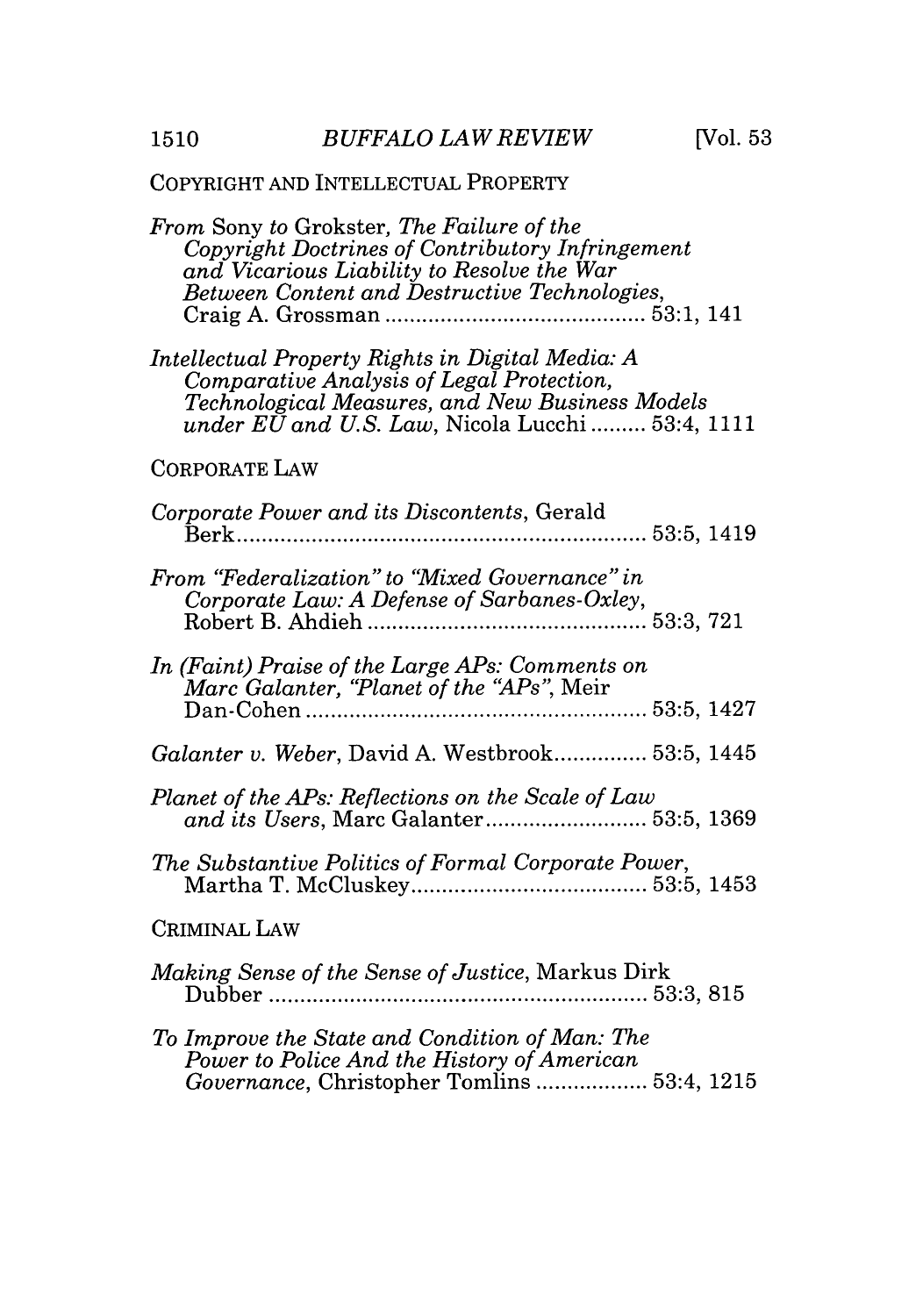2006]

**DISABILITY LAW** 

| <i>Identity as Inclusion, Jerome Bruner </i> 53:1, 339 |  |  |
|--------------------------------------------------------|--|--|
|--------------------------------------------------------|--|--|

#### **EDUCATION LAW**

| Report Card: Grading the Country's Response                                                                                           |  |
|---------------------------------------------------------------------------------------------------------------------------------------|--|
| <i>Where Does</i> Forum For Academic and Institutional<br>Rights v. Rumsfeld Leave Military Recruiting                                |  |
| <b>EMPLOYEE BENEFITS LAW</b>                                                                                                          |  |
| Insecure Retirement Income, Wrongful Plan<br>Administration and Other Employee Benefits<br>Woes-Evaluating ERISA at Age Thirty, Maria |  |
| ENVIRONMENTAL LAW                                                                                                                     |  |
| Arnold Schwarzenegger and Our Common                                                                                                  |  |
| Recreating the Western City in a Post-Industrialized<br>World: European Brownfield Policy and an<br>American Comparison, Andrew O.    |  |
| <b>ETHICS</b>                                                                                                                         |  |
| Law as Communitarian Virtue Ethics, Sherman J.                                                                                        |  |

FINANCE AND ACCOUNTING

 $\mathcal{L}$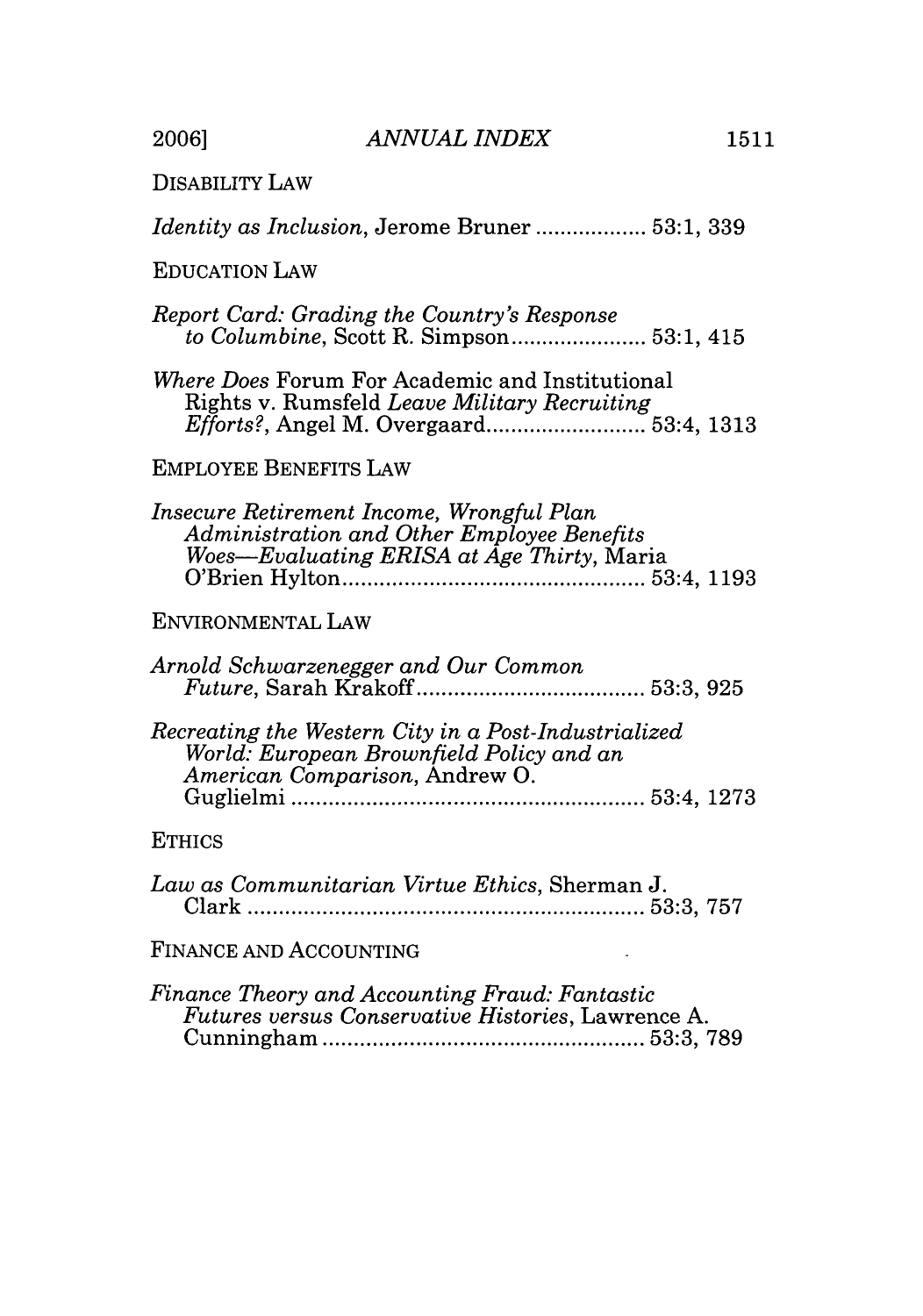### HEALTH LAW

| Autonomy and End-of-Life Decision Making:<br>Reflections of a Lawyer and a Daughter, Ray D.                                                       |
|---------------------------------------------------------------------------------------------------------------------------------------------------|
| Beyond the Bylaws: Hospital-Physician Relationships,<br>Economics, and Conflicting Agendas, John D.                                               |
| Drug Development and the Public Health Mission:<br>Collaborative Challenges at the FDA, NIH, and<br>Academic Medical Centers, Sheila R. Shulman & |
| <b>EMTALA</b> and Hospital "Community Engagement":<br>The Search for a Rational Policy, Sara                                                      |
| Government Reinsurance Programs and<br>Consumer-Driven Care, John V. Jacobi 53:2, 537                                                             |
| Medicare Should, but Cannot, Consider Cost:                                                                                                       |
| No Safe Harbor and No Experimental Use: Is It<br>Time for Compulsory Licensing of Biotech Tools?,                                                 |
| Universal Hospital Insurance and Health Care<br>Reform: Policy Legacies and Path Dependency                                                       |
| <b>HUMAN RIGHTS</b>                                                                                                                               |

*Identity as Inclusion,* Jerome Bruner **..................** 53:1, 339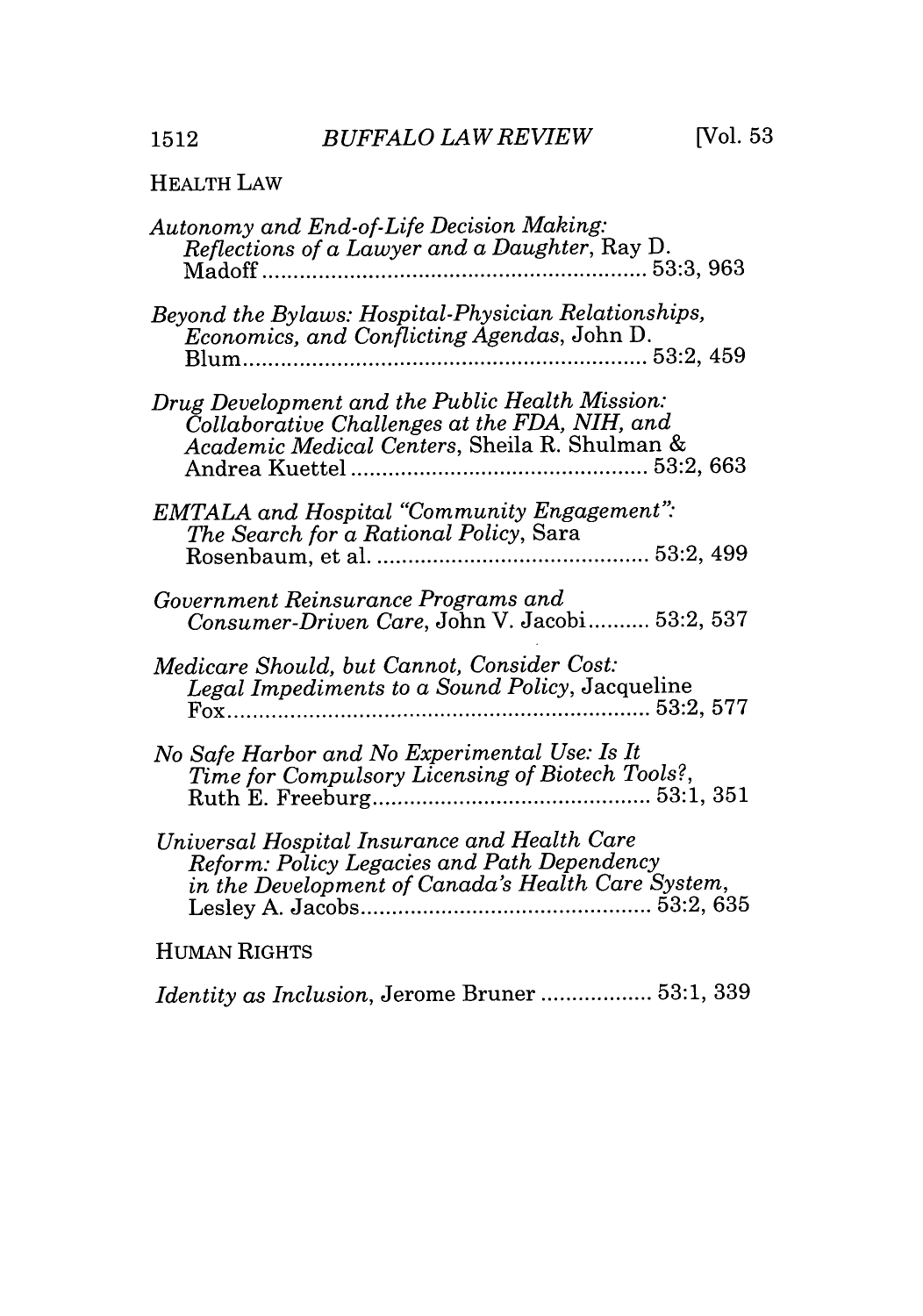2006]

| Intellectual Property Rights in Digital Media: A<br>Comparative Analysis of Legal Protection,<br>Technological Measures, and New Business<br>Models under EU and U.S. Law, Nicola<br>Lucchi |
|---------------------------------------------------------------------------------------------------------------------------------------------------------------------------------------------|
| Recreating the Western City in a Post-Industrialized<br>World: European Brownfield Policy and an<br>American Comparison, Andrew O.                                                          |
| <b>LABOR LAW</b>                                                                                                                                                                            |
| The Notion of Solidarity and the Secret History of<br>American Labor Law, Thomas C. Kohler 53:3, 883                                                                                        |
| LAW AND CULTURE                                                                                                                                                                             |
| A New Agenda for the Cultural Study of Law:<br>Taking on the Technicalities, Annelise Riles., 53:3, 973                                                                                     |
| Arnold Schwarzenegger and Our Common                                                                                                                                                        |
| Unfortunately, White-Collar Is the Defalt Setting:<br>Boys and Higher Education, John Henry                                                                                                 |
| PROPERTY LAW                                                                                                                                                                                |
| Casting Lots: The Illusion of Justice and<br>Accountability in Property Allocation, Carol                                                                                                   |
| <b>SOCIAL POLICY</b>                                                                                                                                                                        |
| Autonomy and End-of-Life Decision Making:<br>Reflections of a Lawyer and a Daughter, Ray D.                                                                                                 |
| Giving the Gift of Public Office, James A.                                                                                                                                                  |